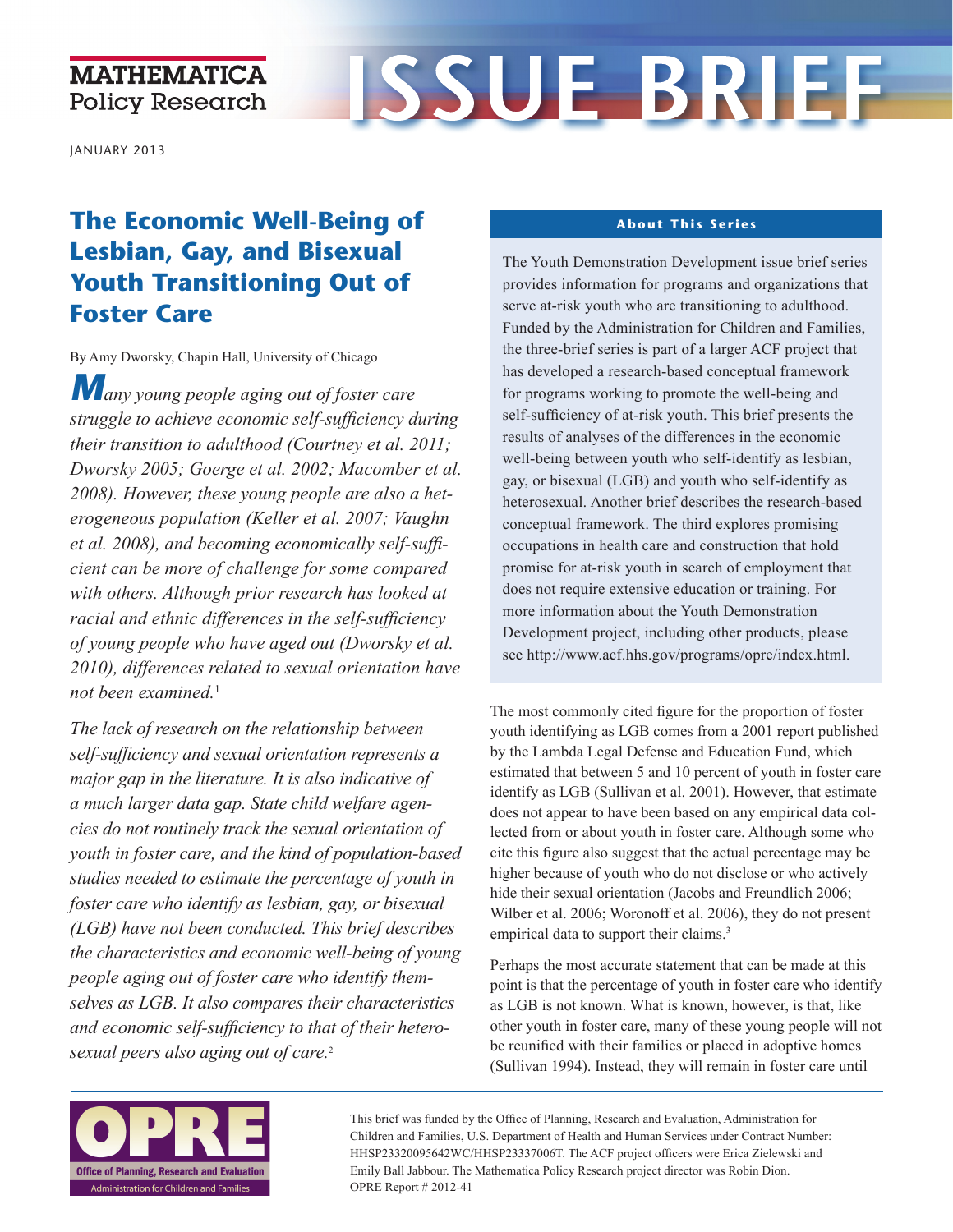they age out when they are 18 or, in some states, 21 years old.

Regardless of how many youth in foster care identify as LGB, there are at least two reasons to predict that it may be especially difficult for them to achieve economic self-sufficiency. First, they are often victims of harassment, discrimination, or even physical violence perpetrated by foster parents, group care staff, or peers (Berberet 2006; Feinstein et al. 2001; Joint Task Force 1994; Mallon 1992, 1998; Mallon et al. 2002; Sullivan et al. 2001; Wilber et al. 2006). Some of these young people have been rejected or abused by their families because of their sexual orientation (Berberet 2006; Mallon 1998; Ryan and Diaz 2005; Sullivan 1996; Sullivan et al. 2001; Wilber et al. 2006). Victimized yet again because of their sexual orientation, many may run away from their placement to live on the streets where they feel safer (Sullivan et al. 2001; Feinstein et al. 2001; Wilber et al. 2006).

Second, LGB youth in foster care may be adversely affected by inappropriate or frequent placement changes. Although research has yet to examine differences in placement stability between LGB youth and their heterosexual peers, studies do suggest that placement instability is common for LGB youth (Mallon 1998; Mallon et al. 2002). This instability may preclude the development of permanent connections to supportive adults (Mallon et al. 2002; Feinstein et al. 2001), limit the receipt of life-skills training, and interfere with school completion (Woronoff et al. 2006).<sup>4</sup> A shortage of LGB-friendly foster homes also means that many youth who identify as LGB are placed in more restrictive group care settings rather than with families (Sullivan et al. 2001; Wilber et al. 2006), which may limit their access to necessary services (Mallon 1992, 1998).

To explore the characteristics and economic well-being of young people aging out of foster care who identify themselves as LGB relative to their heterosexual counterparts, we analyzed data from the Midwest Evaluation of the Adult Functioning of Former Foster Youth (the "Midwest Study"). This longitudinal study followed a sample of young people from Illinois, Iowa, and Wisconsin as they transitioned out of foster care and into adulthood.<sup>5</sup> Five waves of survey data were collected from these young people from 2002 to 2011: at age 17 or 18 (n=732), 19 (n=603), 21 (n=591), 23 or 24 (n=602), and 26 (n=596).

#### **Sexual Orientation of Midwest Study Participants**

Midwest Study participants were asked about their sexual orientation at each wave of data collection.<sup>6</sup> Because of a change in question wording and response options after the baseline interview,<sup>7</sup> we focus on sexual orientation at waves 2 through 5. At each of those waves, respondents were asked to indicate which of six statements best described themselves: "100 percent heterosexual/ straight," "mostly heterosexual/straight but somewhat attracted to people of the same sex," "bisexual/attracted to men and women equally," "mostly homosexual/gay but somewhat attracted to people

of the opposite sex," "100 percent homosexual/gay" or "not sexually attracted to either males or females." We could not examine gender identity because "transgender" was not added as a response option to the question about gender until the final wave of data collection.

To examine change in sexual orientation over time at the aggregate level, we limited our analysis to the 435 young people from whom all five waves of data were collected. Although this approach avoids confounding changes in sexual orientation with sample attrition, our estimates will be biased to the extent that there are systematic differences between the sexual orientation of these young people and their peers for whom at least one wave of data was missing.

Respondents were categorized as heterosexual if they identified themselves as "100 percent heterosexual," as LGB if they identified themselves as something other than 100 percent heterosexual, or as missing data.<sup>8</sup> We used this approach because it results in the most inclusive "other" (i.e., non-heterosexual) category. LGB respondents made up 11 to 15 percent of the sample depending on the wave being considered (Table 1). In addition, more change over time was observed among the young women (n=245) than among the young men (n=190).

#### **Characteristics of the LGB and Heterosexual Samples**

Our analysis of economic well-being focused on the 591 study participants who were interviewed at wave 3 when

| Table 1.                                                    |                                                             |        |             |       |        |             |       |        |             |
|-------------------------------------------------------------|-------------------------------------------------------------|--------|-------------|-------|--------|-------------|-------|--------|-------------|
| <b>SELF-REPORTED SEXUAL ORIENTATION BY GENDER (N = 435)</b> |                                                             |        |             |       |        |             |       |        |             |
|                                                             | $LGBa$ (%)<br>Missing $\frac{b}{b}$ (%)<br>Heterosexual (%) |        |             |       |        |             |       |        |             |
|                                                             | <b>Total</b>                                                | Female | <b>Male</b> | Total | Female | <b>Male</b> | Total | Female | <b>Male</b> |
| Wave 2                                                      | 12.0                                                        | 15.9   | 6.8         | 76.8  | 73.1   | 81.6        | 11.2  | 11.0   | 11.6        |
| Wave 3                                                      | 11.3                                                        | 15.1   | 6.3         | 75.9  | 72.7   | 80.0        | 12.9  | 12.2   | 13.7        |
| Wave 4                                                      | 13.1                                                        | 19.2   | 5.3         | 82.1  | 75.9   | 90.0        | 4.8   | 4.9    | 4.7         |
| Wave 5                                                      | 14.7                                                        | 21.6   | 5.8         | 78.2  | 71.0   | 87.4        | 7.1   | 7.3    | 6.8         |

a Includes respondents who identified as mostly heterosexual but somewhat attracted to people of the same sex, bisexual, mostly homosexual but somewhat attracted to people of the opposite sex, and 100% homosexual.

<sup>b</sup> Includes respondents who did not complete the ACASI because they were incarcerated or interviewed by phone, refused to answer or responded "do not know" and reported not being sexually attracted to either males or females.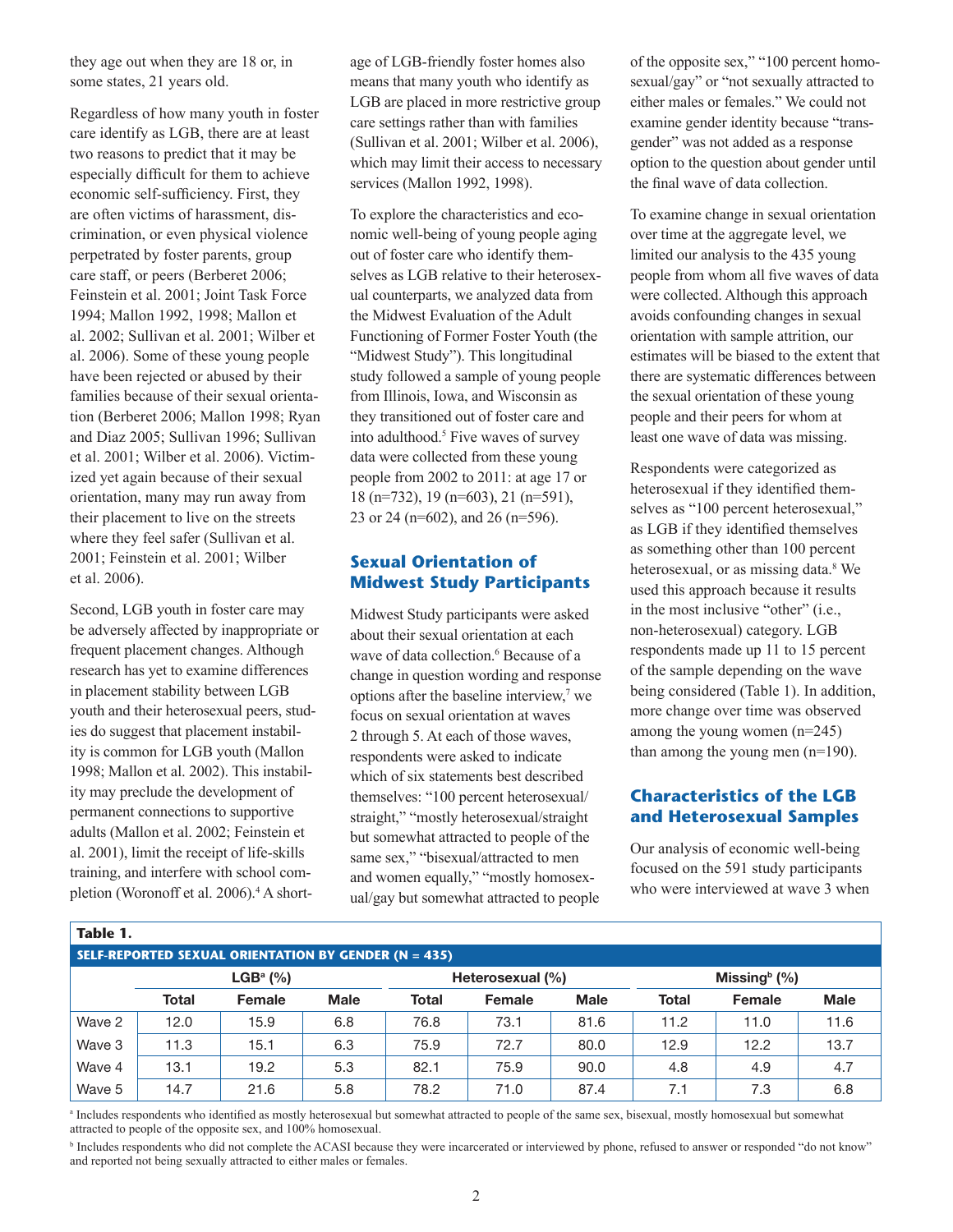they were 21 years old.<sup>9</sup> This was the first wave of data collected after all of the study participants had aged out of foster care. Based on the approach described above, 74 percent (n=437) were categorized as heterosexual, 11 percent (n=67) were categorized as LGB, and 15 percent (n=87) were categorized as missing data.

The LGB respondents looked similar to their heterosexual peers with respect to both their demographic characteristics and placement histories (Table 2), with two exceptions. First, young women made up more than two-thirds of the LGB group compared with only half of the heterosexual group. Second, the LGB respondents experienced more placements, on average, than their heterosexual peers, a difference that was marginally significant at  $p < 10$ .

Prior analyses of the Midwest Study data show that young women aging out of foster care are much more likely than

**Table 2.**

their peers in the general population to become pregnant during their teen years (Dworsky and Courtney 2010). Our new analysis shows that female Midwest Study respondents who identified as LGB are nearly as likely to report a pregnancy as the female Midwest Study respondents who identified as 100 percent heterosexual.

Specifically, we found that 60 percent of the young women who were categorized as LGB reported ever being pregnant compared with 69 percent of their heterosexual peers, a difference that is not statistically significant (results not shown in a table). One factor that may help explain the high rate of pregnancy among the young women who were categorized as LGB is that more than half (n=27) of these respondents identified themselves as "mostly heterosexual but somewhat attracted to people of the same sex." Dropping these young women from the analysis reduces the pregnancy rates among the female LGB respondents to

| <b>DEMOGRAPHICS AND PLACEMENT HISTORIES</b> |                        |                                  |         |  |  |  |  |  |
|---------------------------------------------|------------------------|----------------------------------|---------|--|--|--|--|--|
|                                             | <b>LGB</b><br>$(n=67)$ | <b>Heterosexual</b><br>$(n=437)$ |         |  |  |  |  |  |
|                                             |                        | Percent/Mean Percent/Mean        | p-Value |  |  |  |  |  |
| Gender                                      |                        |                                  | ÷       |  |  |  |  |  |
| Male                                        | 28.4                   | 49.7                             |         |  |  |  |  |  |
| Female                                      | 71.6                   | 50.3                             |         |  |  |  |  |  |
| Race                                        |                        |                                  |         |  |  |  |  |  |
| White                                       | 35.8                   | 32.0                             |         |  |  |  |  |  |
| African American                            | 43.4                   | 56.3                             |         |  |  |  |  |  |
| Other                                       | 20.8                   | 11.6                             |         |  |  |  |  |  |
| State                                       |                        |                                  |         |  |  |  |  |  |
| Wisconsin                                   | 22.4                   | 31.4                             |         |  |  |  |  |  |
| <b>Illinois</b>                             | 64.2                   | 60.9                             |         |  |  |  |  |  |
| lowa                                        | 13.4                   | 7.8                              |         |  |  |  |  |  |
| <b>Placement History</b>                    |                        |                                  |         |  |  |  |  |  |
| Ever placed in a foster home                | 95.5                   | 97.5                             |         |  |  |  |  |  |
| Ever placed with relatives                  | 49.3                   | 46.5                             |         |  |  |  |  |  |
| Ever placed in group care                   | 59.7                   | 56.1                             |         |  |  |  |  |  |
| Ever ran away from foster care              | 49.3                   | 41.4                             |         |  |  |  |  |  |
| Mean number of placements                   | 6.8                    | 5.4                              | $^{+}$  |  |  |  |  |  |
| Mean age at most recent foster care entry   | 11.7                   | 11.3                             |         |  |  |  |  |  |
| Mean age at exit from foster care           | 19.4                   | 19.5                             |         |  |  |  |  |  |

\*Difference between LGB and heterosexual groups is statistically significant at p < .05.

+Difference is marginally significant at p < .10.

48 percent; however, the between-group difference is still not statistically significant. The "non-significance" may be due to the very small number of females falling within the more restrictive LGB definition (n=21).

#### **Economic Well-Being of LGB and Heterosexual Samples**

Our analysis of economic well-being covers several domains, including housing, education, employment and earnings, benefit receipt, economic hardships, food security, and assets and debts.

#### *Housing and Homelessness*

We found no statistically significant differences in current living arrangements between the LGB respondents and their heterosexual peers. Approximately 45 percent of both groups were living in their own place. Moreover, although LGB youth are sometimes rejected by their families because of their sexual orientation, a quarter of both groups were living with a biological parent or other relative.

Studies conducted over the past decade have consistently found that a disproportionate number of homeless youth identify as LGB (Quintana et al. 2010). Although none of the LGB respondents was currently homeless, more than one in five (22 percent) reported being homeless for at least one night since aging out (results not shown in a table). This rate is not significantly higher than the rate observed among their heterosexual peers (17 percent).

#### *Education*

Although educational attainment is not a direct measure of economic wellbeing, the two are highly correlated (Carnevale et al. 2011). We found no statistically significant differences in educational attainment between the LGB respondents and their heterosexual peers (results not shown in a table) with respect to the percentage who had a high school diploma or GED (85 percent versus 76 percent), the percentage who had completed at least one year of college (31 percent versus 30 per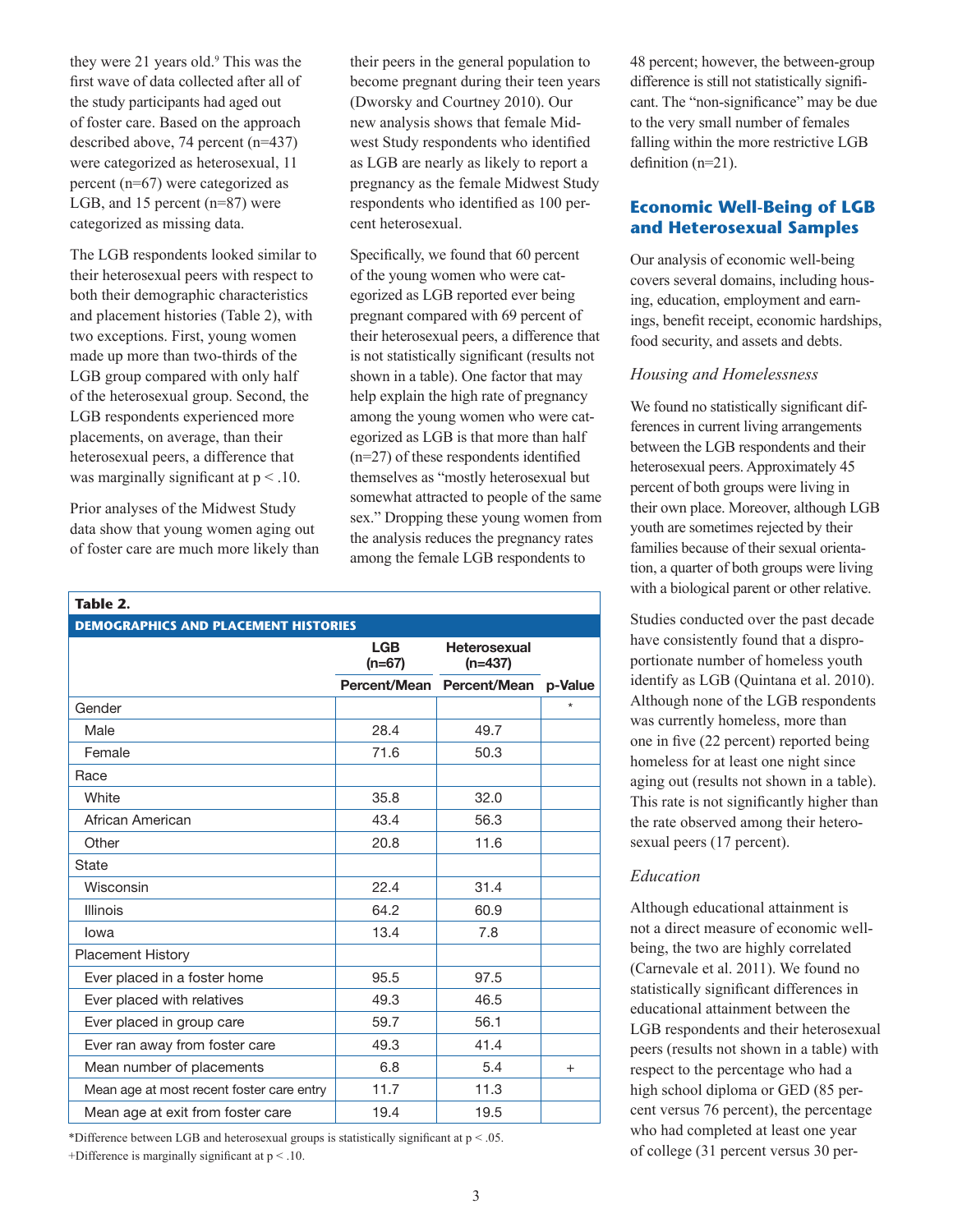cent), or the percentage who were still enrolled in school (27 percent versus 24 percent).

#### *Employment and Earnings*

Sixty percent of the LGB respondents were employed at age 21 (Table 3). On average, those who had a job were working 35 hours per week for \$7.82 per hour. One-quarter of them had no earnings during the past year, and the mean and median earnings of those who had worked were only \$8,621 and \$6,500, respectively. Although their heterosexual peers were not more likely to be employed, those who were employed were earning, on average, over a dollar per hour more (\$9.04)

#### *Benefit Receipt*

The LGB respondents were about as likely as their heterosexual peers to have received cash or in-kind benefits from a number of government programs during the past year (Table 4). However, they were more likely to have received both Supplemental Security Income (SSI) and food stamps (now known as the Supplemental Nutrition Assistance Program, or SNAP).

#### *Economic Hardships*

Sixty-one percent of the LGB respondents experienced at least one of five economic hardships (i.e., not enough money to pay rent, not enough money to pay utility bill, gas or electricity turned off, phone service disconnected, eviction) compared with only 47 percent of their heterosexual peers, a statistically significant difference (Table 5). In particular, the LGB respondents were significantly more likely to report that they did not have enough money to pay rent.

#### *Assets and Debts*

We found no statistically significant differences between the LGB respondents and their heterosexual peers with respect to assets (i.e., owning a home or a vehicle) or debts. Just over half of both groups had a bank account, and half were in debt.

#### *Food Security*

Ten items from the USDA's adult food security survey module (Bickel et al. 2000) as well as four additional items (italicized in Table 6) were used to measure food security (Table 6). Six of the 10 items (bold in the table) were used to construct a food security measure.<sup>10</sup> The LGB respondents were significantly more likely to give an affirmative answer to 10 of the 14 items and more likely to meet the criteria for being food insecure (i.e., low or very low food security) than their heterosexual peers.

#### **Discussion and Implications**

The data presented in Table 1 suggest that the vast majority of young people aging out of foster care identify themselves as 100 percent heterosexual. How-

| Table 3.                                                             |    |                     |     |                     |         |  |  |  |  |
|----------------------------------------------------------------------|----|---------------------|-----|---------------------|---------|--|--|--|--|
| <b>EMPLOYMENT AND EARNINGS</b>                                       |    |                     |     |                     |         |  |  |  |  |
|                                                                      |    | <b>LGB</b>          |     | <b>Heterosexual</b> |         |  |  |  |  |
|                                                                      | n  | <b>Percent/Mean</b> | n   | <b>Percent/Mean</b> | p-Value |  |  |  |  |
| Percent currently<br>employed                                        | 67 | 59.7                | 437 | 51.7                |         |  |  |  |  |
| Percent with any earnings<br>during the past year                    | 66 | 74.2                | 407 | 80.8                |         |  |  |  |  |
| Mean hours worked<br>per week (if currently<br>employed)             | 41 | 35.3                | 226 | 34.8                |         |  |  |  |  |
| Mean hourly wage<br>(if currently employed)                          | 36 | \$7.82              | 197 | \$9.04              | $\star$ |  |  |  |  |
| Mean earnings during the<br>past year (if any earnings) <sup>a</sup> | 50 | \$8,934             | 326 | \$9,294             |         |  |  |  |  |
| Median earnings during<br>the past year<br>(if any earnings) $a$     | 50 | \$6,500             | 326 | \$6,000             |         |  |  |  |  |

Note: 27 respondents from the full sample of 602 are not included as they had had been incarcerated for at least three months.

<sup>a</sup> Excludes the earnings of four respondents who reported earnings less than \$100.

\* Difference between LGB and heterosexual groups is statistically significant at  $p < .05$ .

+ Difference is marginally significant at p < .10.

#### **Table 4.**

| <b>RECEIPT OF GOVERNMENT BENEFITS DURING PAST YEAR</b>                                           |            |                |                     |         |         |  |  |  |
|--------------------------------------------------------------------------------------------------|------------|----------------|---------------------|---------|---------|--|--|--|
|                                                                                                  | <b>LGB</b> |                | <b>Heterosexual</b> |         |         |  |  |  |
|                                                                                                  | n          | <b>Percent</b> | n                   | Percent | p-Value |  |  |  |
| Earned Income Tax Credit (EITC)                                                                  | 64         | 24.6           | 411                 | 24.6    |         |  |  |  |
| Unemployment Insurance                                                                           | 64         | 6.3            | 410                 | 8.5     |         |  |  |  |
| Workers' compensation                                                                            | 64         | 1.6            | 410                 | 1.2     |         |  |  |  |
| Supplemental Security Income (SSI)                                                               | 63         | 17.5           | 410                 | 10.2    | $\star$ |  |  |  |
| Food stamps (SNAP)                                                                               | 64         | 62.5           | 410                 | 43.5    | $\star$ |  |  |  |
| Public housing/rental assistance                                                                 | 64         | 15.6           | 410                 | 9.3     |         |  |  |  |
| Temporary Assistance for Needy<br>Families (TANF) <sup>a</sup>                                   | 27         | 14.8           | 134                 | 15.7    |         |  |  |  |
| Special Supplemental Nutrition<br>Program for Women, Infants, and<br>Children (WIC) <sup>b</sup> | 25         | 68.0           | 108                 | 83.3    |         |  |  |  |

<sup>a</sup>Only custodial parents were asked about TANF receipt.

b Only custodial mothers were asked about WIC receipt.

\* Difference between LGB and heterosexual groups is statistically significant at  $p < .05$ .

 $+$ Difference is marginally significant at  $p < .10$ .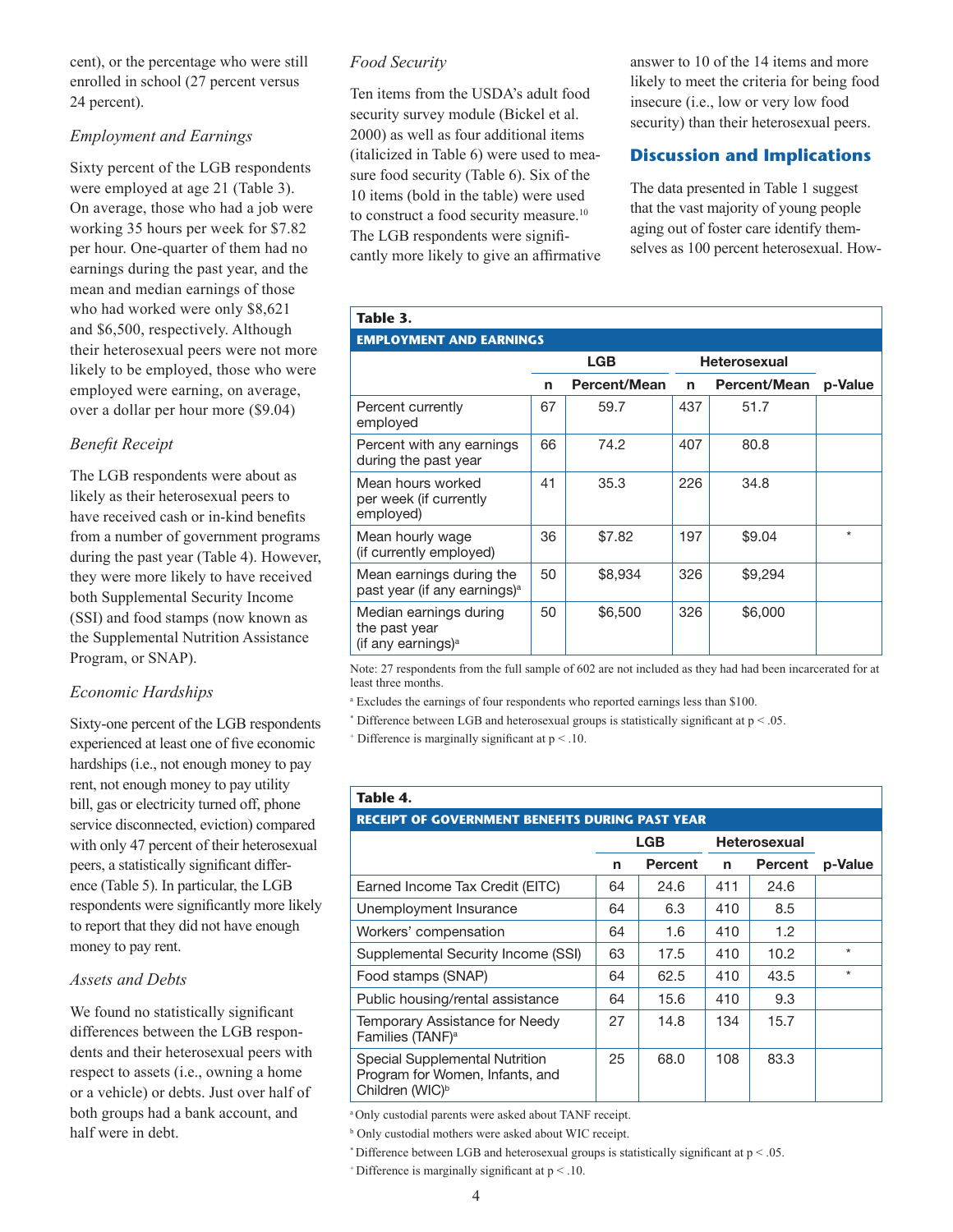#### **Table 5.**

|  | <b>ECONOMIC HARDSHIPS DURING THE PAST YEAR (PERCENTAGE)</b> |  |
|--|-------------------------------------------------------------|--|

|                                      | $LGB (n = 64)$ | Heterosexual ( $n = 410$ ) | p-Value |
|--------------------------------------|----------------|----------------------------|---------|
| Not enough money to pay rent         | 37.5           | 25.4                       | $\star$ |
| Not enough money to pay utility bill | 35.9           | 26.1                       |         |
| Gas or electricity shut off          | 9.4            | 7.5                        |         |
| Phone service disconnected           | 42.2           | 31.2                       |         |
| Evicted                              | 10.9           | 8.3                        |         |
| At least one of the above            | 60.9           | 47.2                       |         |

\* Difference between LGB and heterosexual groups is statistically significant at p < .05.

+ Difference is marginally significant at p < .10.

#### **Table 6.**

| <b>FOOD SECURITY DURING THE PAST YEAR (PERCENTAGE)</b> |                         |                            |         |  |  |  |  |  |
|--------------------------------------------------------|-------------------------|----------------------------|---------|--|--|--|--|--|
|                                                        | <b>LGB</b> ( $n = 64$ ) | Heterosexual ( $n = 411$ ) | p-Value |  |  |  |  |  |
| Sometimes/often not enough food to eat                 | 26.6                    | 10.0                       | $\star$ |  |  |  |  |  |
| Didn't eat for a whole day due to no money for food    | 20.3                    | 9.7                        | $\star$ |  |  |  |  |  |
| Lost weight because didn't have enough food            | 9.4                     | 9.0                        |         |  |  |  |  |  |
| Sometimes/often could not afford balanced meals        | 46.9                    | 21.9                       | $\star$ |  |  |  |  |  |
| Cut size of meals due to lack of money for food        | 35.9                    | 15.6                       | $\star$ |  |  |  |  |  |
| Cut size of meals almost every month                   | 9.4                     | 4.1                        |         |  |  |  |  |  |
| Didn't eat enough due to lack of money for food        | 34.4                    | 17.5                       | $\star$ |  |  |  |  |  |
| Hungry but couldn't afford food to eat                 | 34.4                    | 13.6                       | $\star$ |  |  |  |  |  |
| Sometimes/often worried about food running out         | 54.7                    | 30.7                       | $\star$ |  |  |  |  |  |
| Sometimes/often food ran out/couldn't afford more      | 51.6                    | 28.7                       | $\star$ |  |  |  |  |  |
| Borrowed money for food from friends or family         | 34.4                    | 22.1                       |         |  |  |  |  |  |
| Put off paying a bill to have money to buy food        | 23.4                    | 19.2                       |         |  |  |  |  |  |
| Got food from a church, food pantry, or food bank      | 28.1                    | 14.8                       | $\star$ |  |  |  |  |  |
| Ate at soup kitchen or community meal program          | 9.4                     | 3.2                        | $\star$ |  |  |  |  |  |
| Overall food security (based on 6 items in bold)       |                         |                            |         |  |  |  |  |  |
| High (0 affirmative responses)                         | 42.2                    | 64.5                       | $\star$ |  |  |  |  |  |
| Marginal (1 affirmative response)                      | 7.8                     | 7.1                        |         |  |  |  |  |  |
| Low (2 to 4 affirmative responses)                     | 21.9                    | 19.2                       |         |  |  |  |  |  |
| Very low (5 or 6 affirmative responses)                | 28.2                    | 9.2                        |         |  |  |  |  |  |

a Note: 27 respondents from the full sample of 602 are not included as they had had been incarcerated for at least three months.

 $*$  Difference between LGB and heterosexual groups is statistically significant at  $p < .05$ .

+ Difference is marginally significant at p < .10.

ever, young women may be more likely than young men to identify as something other than 100 percent heterosexual. This pattern is consistent with longitudinal studies based on nationally representative samples of young people in the general population. That research has found that although self-reported sexual orientation is generally stable during the transition into adulthood, shifts can and do occur, and young men's self-reported sexual orientation seems to be more stable than young women's (Ott et al.

2011; Savin-Williams et al. 2012; Savin-Williams and Ream 2007).

**This analysis suggests that LGB youth aging out of foster care may be at significant risk of not achieving self-sufficiency as they transition to adulthood.** At age 21, 60 percent of the Midwest Study participants categorized as LGB were employed, the average wage of those who were working was less than \$8.00 per hour, and nearly one-quarter had zero earnings during the

past year. These findings may explain why so many of the young people were receiving food stamps and assistance from other means-tested government programs. Their lack of economic wellbeing was also reflected in the levels of economic hardship, food insecurity, and homelessness we observed.

That said, most of these young people had a high school diploma or GED, nearly one-third had completed at least one year of college, and about one-quarter were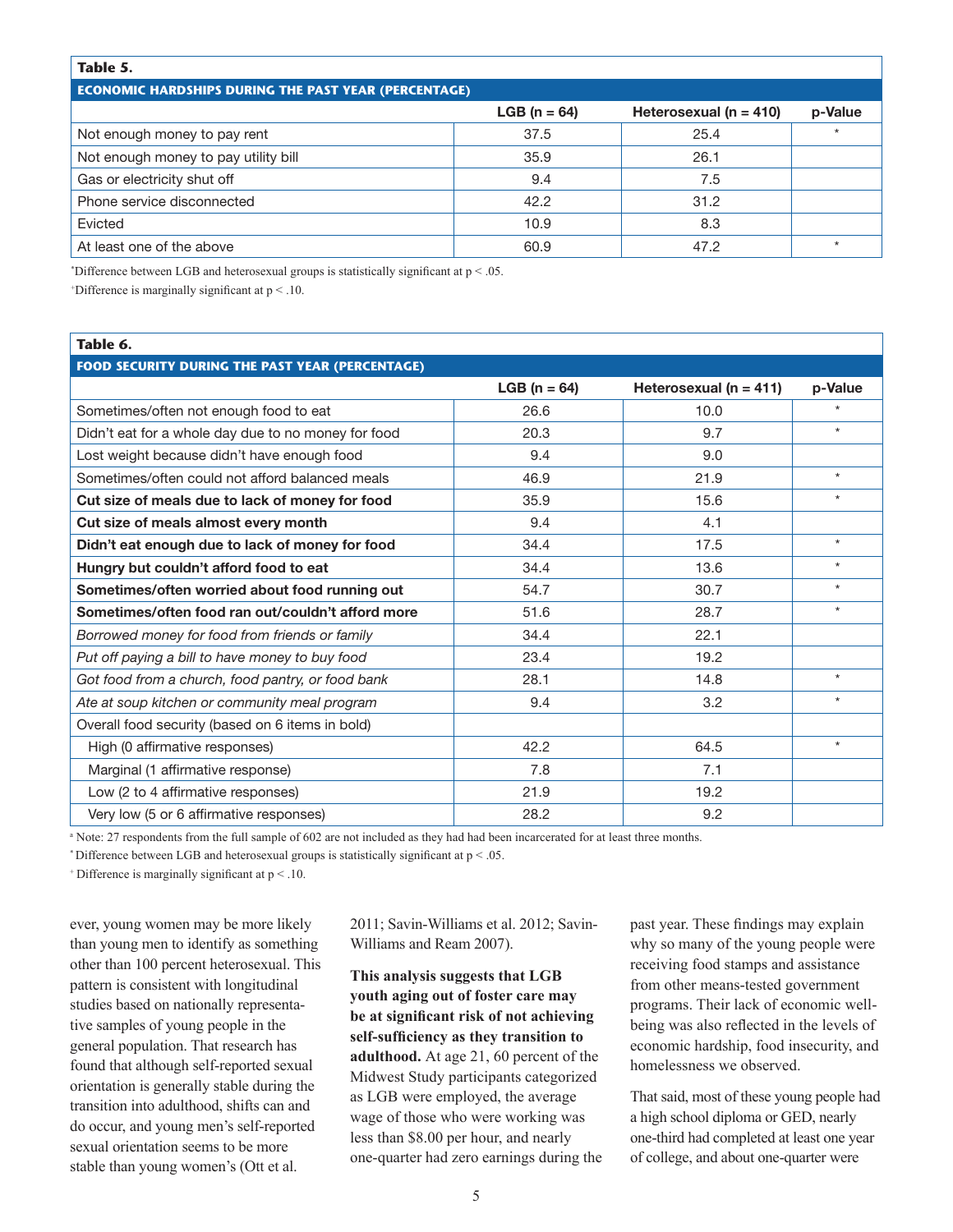still enrolled in school. This may bode well for their future economic well-being.

**Our analysis also suggests that study participants who were categorized as LGB were not, for the most part, substantially worse off economically than their heterosexual peers.** In addition to having a lower average hourly wage, these young people were more likely to be food insecure, to have received food stamps and SSI, and to have experienced at least one economic hardship. However, we found far more similarities than differences in the measures of economic well-being we examined. These results suggest that young people aging out of foster care, regardless of their sexual orientation, would stand to benefit from interventions aimed at promoting self-sufficiency.

Young people aging out of foster care who identify as LGB may face additional barriers related to their sexual orientation, and they may have unique needs that service providers and other child welfare professionals should be adequately trained to address. Our analysis was limited to outcomes related to economic well-being and did not consider other aspects of well-being such as physical or mental health. Future studies should look at a broader range of outcomes. Additional research with larger and more geographically diverse samples is needed to both the test the generalizability of our results and so that differences between gay, lesbian, and bisexual youth can be examined. Data on gender identity should also be collected so that the experiences of transgender youth can be better understood.

#### **Endnotes**

<sup>1</sup> We draw a clear distinction between sexual orientation (i.e., attraction to people of the same-sex and/or opposite-sex) and gender identity (i.e., internal identification as male or female) and focus only on the former. Consequently, we do not address the experiences of transgender foster youth whose internal identification as male or female conflicts with their anatomical sex at birth.

Although much more research on the experiences of these youth is needed, our data did not include measures of gender identity comparable to our measures of sexual orientation. In fact, this gap in our data reflects an even larger problem. Population-based studies used to estimate the percentage of youth who identify as lesbian, gay, or bisexual have generally not collected the data on gender identity that is needed to estimate the percentage of youth who identify as transgender.

- <sup>2</sup> Vanessa Vorhies, a doctoral student in the School of Social Service Administration at the University of Chicago, assisted with the data analysis.
- <sup>3</sup> By comparison, approximately 6 percent of the 18- to 24-year-old males and 14 percent of the 18- to 24-year-old females who participated in the third wave of the National Longitudinal Study of Adolescent Health (Add Health) identified themselves as something other than 100 percent heterosexual (Savin-Williams, Joyner, and Rieger 2012). Gates (2011), however, discusses the challenges associated with using survey data to measure the size of the LGB population.
- <sup>4</sup> We are not aware of any studies that have examined differences in placement stability between LGB and heterosexual youth in foster care.
- <sup>5</sup> See Courtney et al. (2011) for more information about the design of the Midwest Study.
- <sup>6</sup> The sexual orientation question was asked during the audio computer-aided self-interviewing (ACASI) portion of the interview. The ACASI could not be administered to study participants who were incarcerated or interviewed by phone, resulting in missing data for these participants.
- 7 At baseline, respondents were asked to identify their sexual orientation as either "heterosexual," "gay or lesbian," or "bisexual."
- <sup>8</sup> The "missing data" category included those who did not complete the ACASI because they were incarcerated or interviewed by phone, those who refused to answer or responded "do not know," and those who reported not being sexually attracted to either males or females.
- 9 This sample includes the 435 respondents represented in Table 1 plus 156 respondents who were interviewed at wave 3 but not at waves 2, 4, *and* 5.
- <sup>10</sup> See Blumberg et al. (1999) for more information about the short form of the food measure.

#### **References**

Berberet, H. "Putting the Pieces Together for Queer Youth: A Model of Integrated Assessment of Need and Program Planning." *Child Welfare*, vol. 85, 2006, pp. 361-384.

Bickel, G., M. Nord, C. Price, W. Hamilton, and J. Cook. "Guide to Measuring Household Food Security." Washington, DC: U.S. Department of Agriculture, Food and Nutrition Service, Office of Nutrition, Analysis and Evaluation, 2000.

Blumberg, S., K. Bialostosky, W. Hamilton, and R. Briefel. "The Effectiveness of a Short Form of the Household Food Security Scale." *American Journal of Public Health*, vol. 89, 1999, pp. 1231-1234.

Carnevale, A., S. Rose, and B. Cheah. "The College Payoff: Education, Occupations, Lifetime Earnings. Washington, DC: Georgetown University Center on Education and the Workforce, 2011.

Courtney, M., A. Dworsky, A. Brown, C. Cary, K. Love, and V. Vorhies. "Midwest Evaluation of the Adult Functioning of Former Foster Youth: Outcomes at Age 26". Chicago: Chapin Hall at the University of Chicago, 2011.

Dworsky, A. "The Economic Self Sufficiency of Wisconsin's Former Foster Youth." *Children and Youth Services Review*, vol. 27, 2005, pp. 1085-1118.

Dworsky, A., and M. Courtney. "The Risk of Teenage Pregnancy Among Transitioning Foster Youth: Implications for Extending State Care Beyond Age 18." *Children and Youth Services Review*, vol. 32, 2010, pp. 1351-1356.

Dworsky, A., C. Roller White, K. O'Brien, P. Pecora, M. Courtney, R. Kessler, N. Sampson, and I. Hwang."Racial and Ethnic Differences in the Outcomes of Former Foster Youth." *Children and Youth Services Review*, vol. 32, 2010, 902-912.

Feinstein, R., A. Greenblatt, L. Hass, S. Kohn, and J. Rana. "Justice for All? A Report on Lesbian, Gay, Bi-sexual and Transgendered Youth in the New York Juvenile Justice System." New York: Urban Justice Center, 2001.

Gates, G. "How Many People Are Lesbian, Gay, Bisexual, and Transgender?" Los Angeles: The Williams Institute, UCLA School of Law, 2011.

Goerge, R., L. Bilaver, B. Lee, B. Needell, A. Brookhard, and W. Jackman. "Employment Outcomes for Youth Aging Out of Foster Care: Final Report." Chicago, IL: University of Chicago Chaplin Center for Children, 2002.